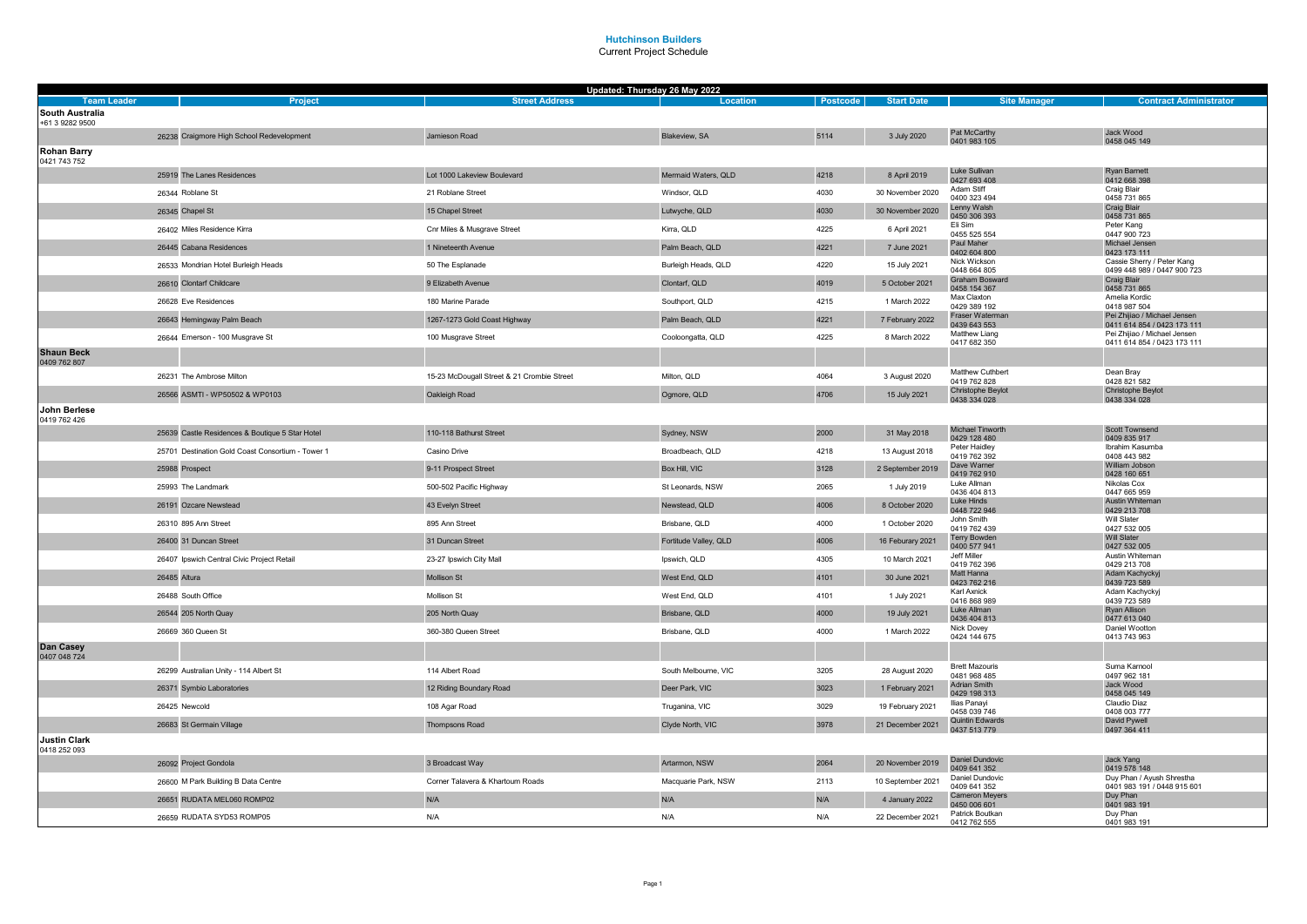|                                       |                                                                | Updated: Thursday 26 May 2022         |                       |            |                   |                                                                  |                                                                  |
|---------------------------------------|----------------------------------------------------------------|---------------------------------------|-----------------------|------------|-------------------|------------------------------------------------------------------|------------------------------------------------------------------|
| <b>Team Leader</b>                    | Project                                                        | <b>Street Address</b>                 | Location              | Postcode   | <b>Start Date</b> | <b>Site Manager</b>                                              | <b>Contract Administrator</b>                                    |
|                                       | 26684 ATHENA SYD066 ROMP01                                     | N/A                                   | N/A                   | N/A        | 24 January 2022   | <b>Daniel Dundovic</b><br>0409 641 352                           | Duy Phan<br>0401 983 191                                         |
|                                       | 26731 RUDATA SYD056 ROMP04                                     | N/A                                   | N/A                   | N/A        | 16 March 2022     | Damien Belton<br>0428 597 201                                    | Duy Phan<br>0401 983 191                                         |
| <b>Nick Colthup</b><br>0437 958 110   |                                                                |                                       |                       |            |                   |                                                                  |                                                                  |
|                                       | 26399 St Johns Gladstone Stage 2                               | 15 J Hickey Avenue                    | Clinton, QLD          | 4680       | 8 February 2021   | Tim TIbbits<br>0437 708 231                                      | Kristy Azzopardi<br>0439 764 985                                 |
|                                       | 26492 Keppel Bay Plaza - Mall and Cinema ECI                   | 6476 James Street                     | Yeppoon, QLD          | 4703       | 3 November 2021   | <b>Steve Schultz</b><br>0409 454 422                             | <b>Damien Grosse</b><br>0419 762 438                             |
|                                       | 26503 RTAY New Central Workshop Const & Refurb                 | 975 Hanson Road                       | Yarwun, QLD           | 4694       | 19 May 2021       | Len Ward<br>0407 991 132                                         | Nimal Apampodige<br>0447 045 468                                 |
|                                       | 26552 Proposed Church Entry Alterations & Extension - Stage 2  | 276 Carlton Street                    | Kawana, QLD           | 4701       | 26 July 2021      | Calum Ryan<br>0417 954 774                                       | Reilly Bergan<br>0429 351 768                                    |
|                                       | 26565 RTAY RMA Control Room & Workshop                         | Hanson Road                           | Yarwun, QLD           | 4680       | 22 July 2021      | John Beetham<br>0418 195 552                                     | Nimal Apampodige<br>0447 045 468                                 |
|                                       | 26573 QAS Station & Operations Centre Refurbishment            | 53 Fitzroy Street                     | Rockhampton, QLD      | 4700       | 6 August 2021     | Matt Tamassy<br>0400 636 740                                     | <b>Patrick Taylor</b><br>0438 799 300                            |
|                                       | 26671 Glenmore S.S Covered Roof Refurb                         | 249-251 Farm Street                   | Kawana, QLD           | 4701       | 18 April 2022     | Reilly Bergan<br>0429 351 768                                    | Motiata Hooper<br>0421 692 096                                   |
| <b>Greg Crittall</b><br>0400 898 151  |                                                                |                                       |                       |            |                   |                                                                  |                                                                  |
|                                       | 26460 Alouette Apartments                                      | 24-30 Austin Street                   | Newstead, QLD         | 4006       | 4 June 2021       | Ben Wood<br>0409 392 375                                         | Lily Robson<br>0428 792 193                                      |
|                                       | 26641 Vaucluse Apartments                                      | 34 Turner Avenue                      | New Farm, QLD         | 4005       | 29 November 2021  | Matt Hutton<br>0419 762 418                                      | Lily Robson<br>0428 792 193                                      |
|                                       | 26733 443 Queen Phase 2 - Early Works                          | 443 Queen Street                      | Brisbane, QLD         | 4000       | 1 May 2022        | Matt Hutton<br>0419 762 418                                      | Lily Robson<br>0428 792 193                                      |
| <b>Matthew Dawson</b><br>0439 716 846 |                                                                |                                       |                       |            |                   |                                                                  |                                                                  |
|                                       | 26497 Bradley Street                                           | <b>Bradley Street</b>                 | Meringandan, QLD      | 4352       | 13 May 2021       | Daniel Moles<br>0419 635 043                                     | Mark Croce<br>0438 410 187                                       |
|                                       | 26549 Kearney Street Stage 3                                   | <b>Kearney Street</b>                 | Toowoomba, QLD        | 4350       | 31 August 2021    | Robert Trimarchi<br>0436 114 783                                 | Mark Croce<br>0438 410 187                                       |
|                                       | 26576 Brookhaven Trunk Roadworks Bahrs Scrub                   | Hein Reed                             | Bahrs Scrub, QLD      | 4207       | 5 October 2021    | Will Thurston<br>0438 472 888                                    | Nathaniel Bowden<br>0427 379 543                                 |
|                                       | 26591 The Views Stage 6                                        | Wandsworth Street                     | Cranley, QLD          | 4350       | 18 October 2021   | Luke Newman<br>0409 679 772                                      | Mark Croce<br>0438 410 187                                       |
|                                       | 26658 Brentford Road Richlands                                 | <b>Brentford Road</b>                 | Richlands, QLD        | 4077       | 10 January 2022   | Peter Halvorson<br>0437 916 953                                  | Peter Halvorson<br>0437 916 953                                  |
|                                       | 26660 Pradella Seachange Redland Bay Stage 1                   | 10 Double Jump Road                   | Redland Bay, QLD      | 4165       | 17 December 2021  | Robert Trimarchi<br>0436 114 783                                 | Matthew Dawson<br>0439 716 846                                   |
|                                       | 26719 Dallang Rd Subdivision                                   | Dallang Road                          | Middle Ridge, QLD     | 4350       | 1 March 2022      | Gary Coutts<br>0424 391 598                                      | Nathaniel Bowden<br>0427 379 543                                 |
|                                       | 26745 Avenues Stage 9A                                         | Cronin Road and Fairweather Boulevard | Highfields, QLD       | 4352       | 30 March 2022     | <b>Daniel Moles</b><br>0419 635 043                              | <b>Mark Croce</b><br>0438 410 187                                |
| <b>James Denton</b><br>0409 900 513   |                                                                |                                       |                       |            |                   |                                                                  |                                                                  |
|                                       | 26537 Anstey Square                                            | 597-601 Sydney Road                   | Brunswick, VIC        | 3056       | 30 June 2021      | Kevin Davidson<br>0438 738 278                                   | <b>Philip McGourty</b><br>0429 640 338                           |
|                                       | 26675 Rosebud Plaza                                            | <b>TBC</b>                            | <b>TBC</b>            | <b>TBC</b> | 17 December 2021  | <b>TBC</b>                                                       | TBC                                                              |
|                                       | 26681 Watergardens Town Centre                                 | 399 Melton Highway                    | Taylors Lake, VIC     | 3038       | 7 March 2022      | Mick McSwiggan<br>0407 755 832                                   | Jeff Sun<br>0403 020 001                                         |
|                                       | 26740 Monash University Smart Manufacturing Hub Stage 1 Uplink | 23 College Walk Clayton Campus        | Clayton, VIC          | 3168       | 6 April 2022      | Kevin Davidson<br>0438 738 278                                   | Taku Buhera<br>0428 892 512                                      |
| <b>Rob Diamond</b><br>0434 361 121    |                                                                |                                       |                       |            |                   |                                                                  |                                                                  |
|                                       | 26513 RDO John Deere Adelaide                                  | 80-84 Port Wakefield Road             | Gepps Cross, SA       | 5094       | 4 October 2021    | Simon East<br>0400 778 657                                       | Zach Hinchliffe / Kimberley White<br>0401 914 951 / 0410 445 539 |
|                                       | 26532 Yeerongpilly Green (Retail) Village Heart                | Lot 5 - Fig Tree Street               | Yeerongpilly, QLD     | 4105       | 4 January 2022    | Keith Melksham / Blakle McGilvary<br>0499 323 625 / 0433 694 505 | <b>Kvlie Hardwick</b><br>0414 786 905                            |
|                                       | 26590 BBD Project Switch - Construction Phase                  | Kay McDuff Drive                      | Thabeban, QLD         | 4670       | 4 October 2021    | Gary Turner<br>0409 416 204                                      | Catriona Mitchell / Jackson Grant<br>0411 347 640 / 0437 502 816 |
|                                       | 26630 Mixed-Use Development, Graceville ECI                    | 293 Honour Avenue                     | Graceville, QLD       | 4075       | 1 September 2022  | <b>TBA</b>                                                       | Catriona Mitchell<br>0411 347 640                                |
|                                       | 26735 6 James Street Refurb                                    | 6 James Street                        | Fortitude Valley, QLD | 4006       | 28 April 2022     | Shane Tyson<br>0409 762 859                                      | Greg Birnie<br>0419 762 345                                      |
|                                       | 26648 Keperra GWSC                                             | 1028 Samford Road                     | Keperra, QLD          | 4054       | 21 July 2022      | Alby Kunst<br>0409 956 212                                       | Zach Hinchliffe<br>0401 914 951                                  |
|                                       | 26752 The Prop House                                           | 1135 Stanley Street East              | Cooparoo, QLD         | 4151       | 9 May 2022        | Alby Kunst<br>0409 956 212                                       | Kimberley White<br>0410 445 539                                  |
| <b>Russell Fryer</b><br>0419 762 777  |                                                                |                                       |                       |            |                   |                                                                  |                                                                  |
|                                       | 26543 Beaudesert 7_ELEVEN                                      | 149-151 Brisbane Street               | Beaudesert, QLD       | 4285       | 2 August 2021     | Dean White<br>0401 983 199                                       | Will Lockwood<br>0438 578 941                                    |
|                                       | 26558 Harristown Mixed Retail                                  | 159-167 Anzac Avenue                  | Harristown, QLD       | 4350       | 30 August 2021    | Ron Gersekowski<br>0419 762 421                                  | James Duncan<br>0447 228 118                                     |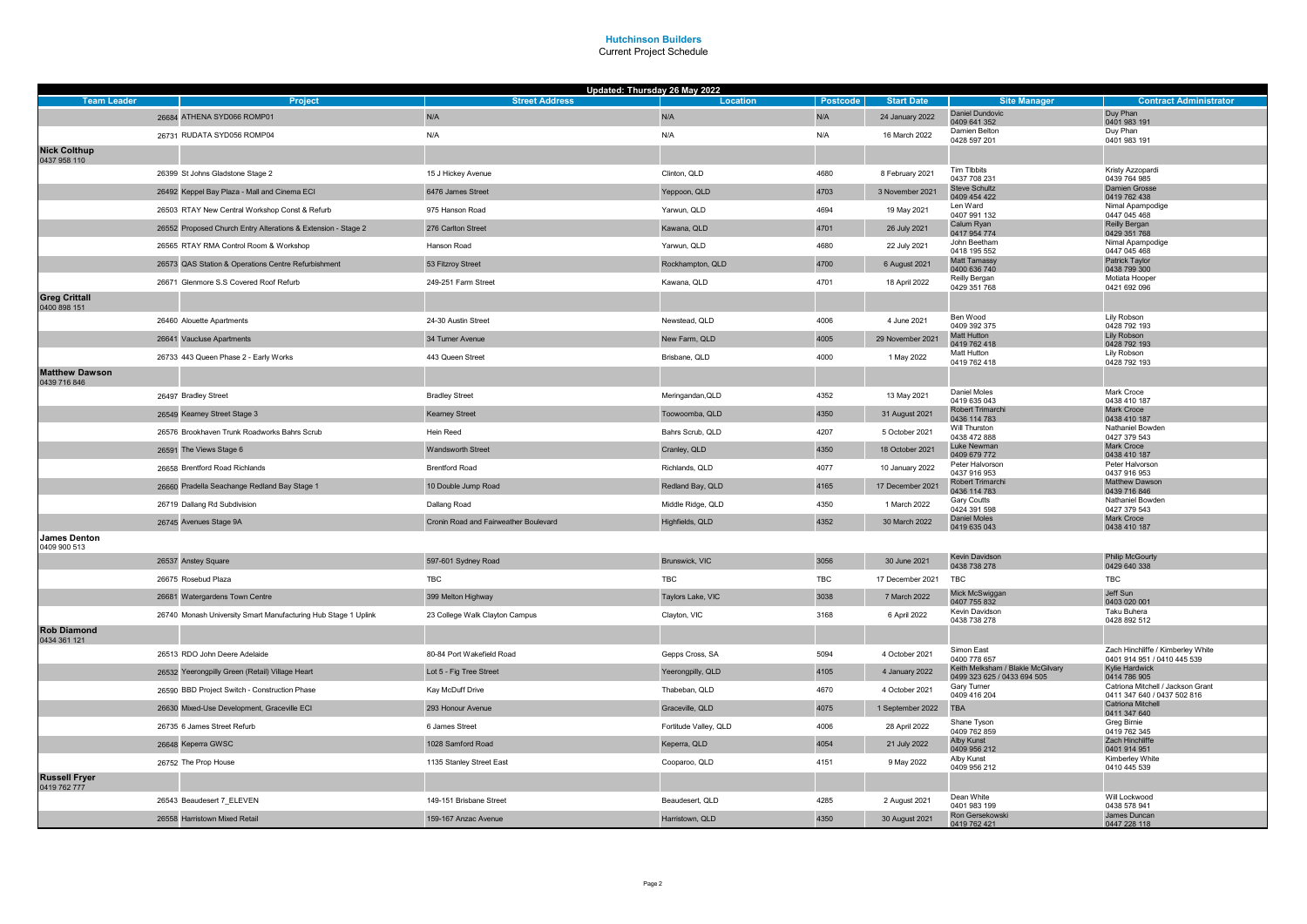|                                                             |                                                                | Updated: Thursday 26 May 2022            |                              |          |                   |                                          |                                            |
|-------------------------------------------------------------|----------------------------------------------------------------|------------------------------------------|------------------------------|----------|-------------------|------------------------------------------|--------------------------------------------|
| <b>Team Leader</b>                                          | <b>Project</b>                                                 | <b>Street Address</b>                    | <b>Location</b>              | Postcode | <b>Start Date</b> | <b>Site Manager</b>                      | <b>Contract Administrator</b>              |
|                                                             | 26677 Jones Tackle Fitout                                      | 467 Stafford Road                        | Stafford, QLD                | 4053     | 31 January 2022   | Patrick Doughan<br>0412 872 827          | Nick Harrison<br>0428 385 345              |
|                                                             | 26729 West Village / South Pavillion                           | 111 Boundary Street                      | West End, QLD                | 4101     | 15 May 2022       | Ron Gersekowski<br>0419 762 421          | <b>Mitch Collocott</b><br>0429 412 580     |
| <b>Eddie Gangemi</b><br>0404 812 416                        |                                                                |                                          |                              |          |                   |                                          |                                            |
|                                                             | 26598 210 Brunswick Street - Build To Rent                     | 210 Brunswick Street                     | Fortitude Valley, QLD        | 4006     | 8 September 2021  | Stephen Campagner<br>0427 239 989        | George Defteros<br>0437 737 154            |
|                                                             | 26626 Herston Quarter Stage 4B                                 | 300 Herston Road                         | Herston, QLD                 | 4006     | 22 October 2021   | David Shields<br>0412 573 045            | Andy Lee<br>0437 042 043                   |
|                                                             | 26627 Herston Quarter Stage 4C                                 | 300 Herston Road                         | Herston, QLD                 | 4006     | 22 October 2021   | <b>David Shields</b><br>0412 573 045     | Andy Lee<br>0437 042 043                   |
|                                                             | 26676 Herston Quarter - HADS Fire Pipework                     | 300 Herston Road                         | Herston, QLD                 | 4006     | 24 January 2022   | David Shields                            | Andy Lee                                   |
| <b>Mitch Grimmer</b>                                        |                                                                |                                          |                              |          |                   | 0412 573 045                             | 0437 042 043                               |
| 0408 784 580                                                |                                                                |                                          |                              |          |                   | Nat Creedy                               | Tim Lyons / Hamish Schmalkuche             |
|                                                             | 26390 Fortitude Valley State Secondary College - Stage 2       | 25 Green Quare Close                     | Fortitude Valley, QLD        | 4006     | 24 December 2020  | 0431 511 630                             | 0438 313 375 / 0466 111 539<br>Sarah Smith |
|                                                             | 26458 Mabel Park SHS - New General Learning Centre             | 72-116 Paradise Road                     | Slacks Creek, QLD            | 4127     | 8 April 2021      | Andrew Grimmer<br>0414 968 261           | 0434 736 896                               |
|                                                             | 26474 Pacific Pines SHS - New General Learning Centre & Refurb | 15 Archipelago Street                    | Pacific Pines, QLD           | 4211     | 13 April 2021     | Cody Granger<br>0429 454 976             | Jilleasa Challenor<br>0409 225 940         |
|                                                             | 26615 Burleigh Bears Club House & Sports Club                  | 111 Christine Avenue   80 Pacific Avenue | Burleigh Waters   Miami, QLD | 4220     | 14 October 2021   | Patrick Doughan<br>0412 872 827          | James Duncan<br>0447 228 118               |
|                                                             | 26621 Club Pine Rivers Refurbishment                           | Corner Francis Road & Sparks Road        | Bray Park, QLD               | 4500     | 22 October 2021   | lan Partridge<br>0419 762 388            | Tim Lyons<br>0438 313 375                  |
|                                                             | 26649 Ripley Central State School                              | <b>Binnies Road</b>                      | Ripley, QLD                  | 4306     | 6 December 2021   | Nick Maher<br>0466 451 310               | <b>Warren Humphris</b><br>0423 934 662     |
| <b>Kyle Hare</b><br>0434 736 895                            |                                                                |                                          |                              |          |                   |                                          |                                            |
|                                                             | 26383 Thursday Island Health Facility Upgrade Project          | 163 Douglas Street                       | Thursday Island, QLD         | 4875     | 30 November 2020  | Mick De Jong<br>0409 713 137             | Rachel Hutchinson<br>0438 961 905          |
|                                                             | 26526 Links Drive Dog Pound                                    | Lot 42 - Links Drive                     | Woree, QLD                   | 4868     | 8 June 2021       | Jason Carter<br>0419 444 935             | Chris Hedley<br>0430 561 644               |
|                                                             | 26538 Cairns Police Station Refurbishment                      | 5 Sheridan Street                        | Cairns, QLD                  | 4870     | 1 July 2021       | Matt Dwyer<br>0447 541 844               | Nina Farrugia<br>0437 973 845              |
|                                                             | 26585 Smithfield SHS Sports Centre                             | O'Brien Road                             | Smithfield, QLD              | 4878     | 20 August 2021    | <b>Tony Doyle</b><br>0409 762 811        | Fabian Pisani<br>0438 948 801              |
|                                                             | 26611 CBH Minor Procedures Unit (MPU) Fitout                   | <b>CBH Lake Street</b>                   | Cairns, QLD                  | 4870     | 8 October 2021    | Peter King<br>0402 762 428               | Amy Swift<br>0438 036 771                  |
|                                                             | 26638 Cairns West Police Facility - Project No. 88752          | 3-5 Pease Street                         | Manoora, QLD                 | 4870     | 2 November 2021   | Gary Watkinson<br>0419 357 947           | Amy Swift<br>0438 036 771                  |
|                                                             | 26654 Cairns Forensic and Propert Exhibit                      | 32-34 Ponzo Street                       | Woree, QLD                   | 4870     | 6 December 2021   | Jason Carter<br>0419 444 935             | John Parker<br>0434 736 934                |
|                                                             | 26666 CBH Block E Bunker Fit Out                               | 165 Esplanade                            | Cairns, QLD                  | 4870     | 21 December 2021  | Doug Whipper<br>0439 531 445             | Amy Swift<br>0438 036 771                  |
|                                                             | 26682 Cairns Hospital Mental Health Unit Main Works            | 165 Esplanade                            | Cairns North, QLD            | 4870     | 28 January 2022   | Paul De Nittis<br>0437 994 584           | Illiana Whipper<br>0437 906 652            |
| Levi Corby / Murray Emmerson<br>0400 323 482 / 0434 604 061 |                                                                |                                          |                              |          |                   |                                          |                                            |
|                                                             | 26225 Jonson Street Mixed Use                                  | 137-139 Jonson St                        | Byron Bay, NSW               | 2481     | 22 June 2020      | Ross Durey<br>0419 762 379               | Graham Dodge<br>0434 736 967               |
|                                                             | 26283 Cabarita Residential Units                               | 39-45 Tweed Coast Road                   | Bogangar, NSW                | 2488     | 29 September 2020 | Glenn Robinson<br>0419 761 355           | Scott Henderson<br>0402 203 700            |
|                                                             | 26370 Infinity Towers                                          | Cnr of Surf Parade and George Sreet      | Broadbeach, QLD              | 4218     | 9 December 2020   | Antonio DeLutiis<br>0407 708 301         | <b>Brendan Cuddon</b><br>0428 025 309      |
|                                                             | 26419 Dune Main Beach                                          | 3513 Main Beach Parade                   | Main Beach, QLD              | 4217     | 23 February 2021  | <b>Richard Ainsworth</b><br>0417 429 459 | Adam Francis<br>0497 069 925               |
|                                                             | 26420 Beach House Broad Beach                                  | 4 Australia Avenue                       | Broadbeach, QLD              | 4218     | 28 February 2021  | Josh Brown<br>0402 223 466               | Milos Mrkaja<br>0411 353 448               |
|                                                             | 26423 Everton Park Laneway Precinct 6                          | 527-535 South Pine Road                  | Everton Park, QLD            | 4053     | 3 March 2021      | Ben Lund<br>0456 629 415                 | Alistair Pillay<br>0434 604 077            |
|                                                             | 26440 Paradise Centre - Eastern Precinct                       | 2 Cavill Avenue                          | Surfers Paradise, QLD        | 4217     | 8 March 2021      | <b>Scott Vidler</b><br>0419 762 941      | Dan Matthews<br>0427 752 554               |
|                                                             | 26470 Lusso                                                    | 32-34 Oconnor Street                     | Tugun, QLD                   | 4224     | 25 May 2021       | <b>Steve McIntyre</b><br>0438 355 962    | Matt Little<br>0427 074 254                |
|                                                             | 26528 Dawn                                                     | 15-19 Peerless Avenue                    | Mermaid Beach, QLD           | 4218     | 24 June 2021      | Gavin Murphy<br>0447 968 776             | <b>Andrew Peters</b><br>0434 604 987       |
|                                                             | 26534 Tarragindi Bowls Club                                    | 30 Andrew Avenue                         | Tarragindi, QLD              | 4121     | 21 June 2021      | <b>Grant Delaney</b><br>0419 762 386     | Karl Maskell<br>0421 677 839               |
|                                                             | 26578 The Del Ray                                              | 7-11 Miles Street                        | Kirra, QLD                   | 4225     | 1 October 2021    | <b>Andrew Timmins</b><br>0491 024 011    | <b>Ryland Ford</b><br>0402 303 232         |
|                                                             | 26579 Monroe                                                   | 124-126 Jefferson Lane                   | Palm Beach, QLD              | 4221     | 1 November 2021   | Wes Churchill<br>0409 367 147            | Ryan Landon<br>0418 772 993                |
|                                                             | 26582 The Verge Stage 2                                        | Paradise Avenue                          | Miami, QLD                   | 4220     | 23 August 2021    | <b>Rick Rowntree</b><br>0401 983 120     | <b>Lindsay Low</b><br>0418 753 525         |
|                                                             | 26586 Ventura                                                  | 48 Ventura Road                          | Mermaid Beach, QLD           | 4218     | 15 October 2021   | Derek Collins<br>0434 185 797            | Michael Brotherstone<br>0408 369 394       |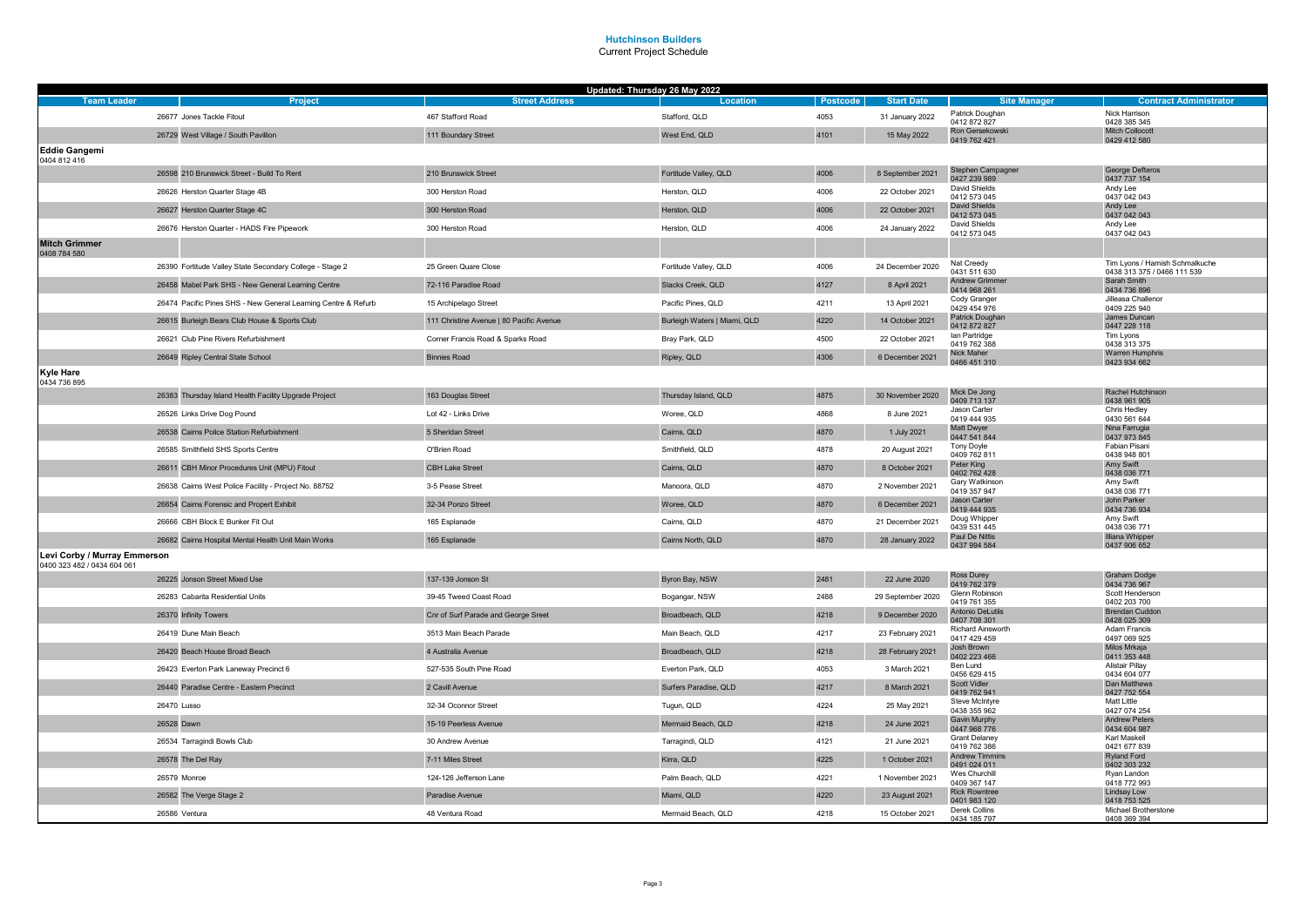|                                     |                                                                    | Updated: Thursday 26 May 2022                                                                                                                                                                                                                                                                                                                                                                    |                                                                                                                                                                                       |                                                                                      |                   |                                                            |                                                           |
|-------------------------------------|--------------------------------------------------------------------|--------------------------------------------------------------------------------------------------------------------------------------------------------------------------------------------------------------------------------------------------------------------------------------------------------------------------------------------------------------------------------------------------|---------------------------------------------------------------------------------------------------------------------------------------------------------------------------------------|--------------------------------------------------------------------------------------|-------------------|------------------------------------------------------------|-----------------------------------------------------------|
| <b>Team Leader</b>                  | <b>Project</b>                                                     | <b>Street Address</b>                                                                                                                                                                                                                                                                                                                                                                            | Location                                                                                                                                                                              | Postcode                                                                             | <b>Start Date</b> | <b>Site Manager</b><br><b>Lindsay Low</b>                  | <b>Contract Administrator</b><br>Nicolas Weisbach         |
|                                     | 26587 Cala Dei                                                     | 144 Marine Parade                                                                                                                                                                                                                                                                                                                                                                                | Cooloongatta, QLD                                                                                                                                                                     | 4225                                                                                 | 15 November 2021  | 0418 753 525<br><b>Grant Hutson</b>                        | 0404 000 247<br>Kylie Nikolovski                          |
|                                     | 26594 The Tally                                                    | 14-18 Twenty Eight Avenue                                                                                                                                                                                                                                                                                                                                                                        | Palm Beach, QLD                                                                                                                                                                       | 4221                                                                                 | 10 January 2022   | 0419 647 133                                               | 0403 380 409                                              |
|                                     | 26618 122-124 Surf Parade                                          | 122-124 Surf Parade                                                                                                                                                                                                                                                                                                                                                                              | Broadbeach, QLD                                                                                                                                                                       | 4218                                                                                 | 15 April 2021     | Alan Irwin<br>0419 254 707                                 | <b>Havden Allsop</b><br>0422 802 350                      |
|                                     | 26619 Marella Waterfront Residences                                | 19-21 Madang Crescent                                                                                                                                                                                                                                                                                                                                                                            | Runaway Bay, QLD                                                                                                                                                                      | 4126                                                                                 | 1 January 2022    | <b>TBA</b>                                                 | William Steele<br>0419 762 416                            |
|                                     | 26620 Marlowe Waterfront Residences                                | 1-3 Canal Avenue                                                                                                                                                                                                                                                                                                                                                                                 | Runaway Beach, QLD                                                                                                                                                                    | 4126                                                                                 | 9 November 2021   | Shaun Power<br>0404 636 455                                | <b>William Steele</b><br>0419 762 416                     |
|                                     | 26640 474 The Esplanade                                            | 474-476 The Esplanade                                                                                                                                                                                                                                                                                                                                                                            | Palm Beach, QLD                                                                                                                                                                       | 2108                                                                                 | 9 December 2021   | Luke Bailey<br>0411 756 171                                | Nathan Frost<br>0402 937 937                              |
|                                     | 26672 Patio House Residence                                        | <b>TBC</b>                                                                                                                                                                                                                                                                                                                                                                                       | <b>TBC</b>                                                                                                                                                                            | <b>TBC</b>                                                                           | 24 January 2022   | Stephen Giosserano<br>0409 762 873                         | <b>TBC</b>                                                |
|                                     | 26711 Esprit Residences                                            | 227 Boundary Street                                                                                                                                                                                                                                                                                                                                                                              | Cooloongatta, QLD                                                                                                                                                                     | 4225                                                                                 | 3 May 2022        | TBA                                                        | Julian Kajewski<br>0455 672 077                           |
|                                     | 26712 30 O'Conner Street                                           | 30 O'Conner Street                                                                                                                                                                                                                                                                                                                                                                               | Tugun, QLD                                                                                                                                                                            | 4224                                                                                 | 28 February 2022  | <b>TBA</b>                                                 | Rhys King<br><b>TBC</b>                                   |
|                                     | 26739 49 Leda Drive - Industrial Units                             | 49 Leda Drive                                                                                                                                                                                                                                                                                                                                                                                    | Burleigh Heads, QLD                                                                                                                                                                   | 4220                                                                                 | 31 March 2022     | Jay O'Connor<br>0400 323 497                               | Lachlan Stokes<br>0408 583 591                            |
|                                     | 26737 43 Minjungbal Drive Fitout                                   | 43 Minjungbal Drive                                                                                                                                                                                                                                                                                                                                                                              | Tweed Heads, NSW                                                                                                                                                                      | 2485                                                                                 | 21 March 2022     | Ayden Hogan<br>0400 102 405                                | <b>Adam Francis</b><br>0497 069 925                       |
| John Koumoukelis<br>0416 616 464    |                                                                    |                                                                                                                                                                                                                                                                                                                                                                                                  |                                                                                                                                                                                       |                                                                                      |                   |                                                            |                                                           |
|                                     | 26075 Samuel Gilbert Public School                                 | Ridgecrop Drive                                                                                                                                                                                                                                                                                                                                                                                  | Castle Hill, NSW                                                                                                                                                                      | 2154                                                                                 | 24 September 2019 | Michael Metherell<br>0428 366 022                          | Sam Necola<br>0427 630 250                                |
| <b>Sean Lees</b><br>+61 7 4646 1500 |                                                                    |                                                                                                                                                                                                                                                                                                                                                                                                  |                                                                                                                                                                                       |                                                                                      |                   |                                                            |                                                           |
|                                     | 26422 Benevolent Living - Rhythm of Life                           | 60 West Street                                                                                                                                                                                                                                                                                                                                                                                   | Rockhampton, QLD                                                                                                                                                                      | 4700                                                                                 | 24 February 2021  | <b>Brett Washington</b><br>0419 762 409                    | Nick Linnan<br>0409 497 184                               |
|                                     | 26500 Bunnings Kempsey                                             | 320 Macleay Valley Road                                                                                                                                                                                                                                                                                                                                                                          | South Kempsey, NSW                                                                                                                                                                    | 2440                                                                                 | 21 May 2021       | Wayne Rafter<br>0428 051 899                               | <b>Brandon Tonkin</b><br>0427 858 986                     |
|                                     | 26506 Broken Hill Police Station                                   | 80 Blende Street                                                                                                                                                                                                                                                                                                                                                                                 | Broken Hill, NSW                                                                                                                                                                      | 2880                                                                                 | 28 May 2021       | Steve Andersen<br>0429 870 795                             | Thomas Hagan<br>0409 588 207                              |
|                                     | 26574 Ocean Verge Apartments                                       | 27 Verney Street                                                                                                                                                                                                                                                                                                                                                                                 | Kings Beach, QLD                                                                                                                                                                      | 4551                                                                                 | 30 July 2021      | Paul Bowe / Jaymes Pirie<br>0499 321 370 / 0460 657 531    | Nick Linnan<br>0409 497 184                               |
|                                     | 26580 Barcoo Living Multi-Purpose Service - Extension & Alteration | Corner Shamrock Street & Coronation Street                                                                                                                                                                                                                                                                                                                                                       | Blackall, QLD                                                                                                                                                                         | 4472                                                                                 | 18 August 2021    | <b>TBA</b>                                                 | Darren Pirovich<br>0477 614 720                           |
|                                     | 26583 Toowoomba Isolation Camp                                     | Toowoomba Cecil Plains Road                                                                                                                                                                                                                                                                                                                                                                      | Wellcamp. QLD                                                                                                                                                                         | 4350                                                                                 | 30 August 2021    | Mal Campbell / Tim Thompson<br>0408 776 436 / 0437 871 547 | Gavin Taylor<br>0403 209 295                              |
|                                     | 26612 FH Upgrades S11 B5 Miami SHS & Stanthorpe SHS                | Miami SHS 2171 Gold Coast HWY<br>Stanthorpe SHS McGlew Street                                                                                                                                                                                                                                                                                                                                    | Miami, QLD<br>Stanthorpe, QLD                                                                                                                                                         | 4220<br>4380                                                                         | 4 October 2021    | <b>Morgan Carroll</b><br>0429 980 765                      | James Franssen<br>0431 152 572                            |
|                                     | 26613 FH Upgrades S11 B3 Clontarf Beach SHS Humpybong SS           | Clontarf Beach SHS King Street<br>Humpybong SS Ernest Street                                                                                                                                                                                                                                                                                                                                     | Clontarf, QLD<br>Margate, QLD                                                                                                                                                         | 4019<br>4019                                                                         | 5 October 2021    | <b>TBA</b>                                                 | James Franssen<br>0431 152 572                            |
|                                     | 26616 SWHHS Water Quality Management System                        | Augathella MPHS Cavanagh St<br>Cunnamulla Hospital 56 Wicks St<br>Dirranbandi MPHS Corner of Jane and, Crothers St<br>Injune MPHS Fifth Ave<br>Mitchell MPHS Mitchell General Hospital, 95 Ann St<br>Mungindi MPHS Hospital, 90 Barwon St<br>Quilpie MPHS 30 Gyrica St<br>St George Hospital Victoria St<br>Surat MPHS 2 Ivan St<br>Waroona RACF 72 King Street<br>Westhaven Roma RACF Parker St | Augathella QLD<br>Cunnamulla QLD<br>Dirranbandi QLD<br>Injune QLD<br>Mitchell QLD<br>Mungindi QLD<br>QUILPIE, Queensland<br>St George QLD<br>Surat QLD<br>Charleville QLD<br>Roma QLD | 4477<br>4490<br>4486<br>4454<br>4465<br>2406<br>4480<br>4487<br>4417<br>4470<br>4455 | 5 November 2021   | Geoff Kampf<br>0409 577 969                                | Amy Ward / Brandon Tonkin<br>0459 847 682 / 0427 858 986  |
|                                     | 26646 Wilsonton Stage 2                                            | Lot 2 & 3 on SP 111866 Bridge Street                                                                                                                                                                                                                                                                                                                                                             | Wilsonton, QLD                                                                                                                                                                        | 4350                                                                                 | 1 February 2022   | Jack Carter<br>0448 748 790                                | Rohan Cox / Darren Pirovich<br>0429 988 340 /0477 614 720 |
|                                     | 26661 Good Samaritan College Toowoomba                             | 63 Ruthven Street                                                                                                                                                                                                                                                                                                                                                                                | Toowoomba, QLD                                                                                                                                                                        | 4350                                                                                 | 14 January 2022   | <b>Gary Edmunds</b><br>0487 449 686                        | Lachlan Bloomfield<br>0438 771 243                        |
|                                     | 26662 Endrim Childcare Centre Toowong                              | 28-30 Woodstock Road                                                                                                                                                                                                                                                                                                                                                                             | Toowong, QLD                                                                                                                                                                          | 4066                                                                                 | 27 February 2021  | Dylan Murdoch<br>0439 477 883                              | Thomas Hagan<br>0409 588 207                              |
|                                     | 26703 Bailie Henderson Day Surgery - Early Works Car Parks         | Hogg Street & Tor Street                                                                                                                                                                                                                                                                                                                                                                         | Toowoomba, QLD                                                                                                                                                                        | 4350                                                                                 | 8 February 2022   | Christian Baverstock<br>0498 673 171                       | Nick Furey<br>0439 579 469                                |
|                                     | 26715 Brookstead SS New Modular Amenities Block                    | 30 Ware Street                                                                                                                                                                                                                                                                                                                                                                                   | Brookstead, QLD                                                                                                                                                                       | 4326                                                                                 | 24 February 2022  | Damian Mills<br>0400 323 487                               | Lachlan Bloomfield<br>0438 771 243                        |
|                                     | 26716 Greenwattle St Childcare Centre, Medical & Pharmacy          | Lot 2 Greenwattle Street                                                                                                                                                                                                                                                                                                                                                                         | Harristown, QLD                                                                                                                                                                       | 4350                                                                                 | 1 May 2022        | Geoff Kampf<br>0409 577 969                                | Nick Linnan<br>0409 497 184                               |
|                                     | 26717 Mylne Street Apartments                                      | 16 Mylne Street                                                                                                                                                                                                                                                                                                                                                                                  | Toowoomba, QLD                                                                                                                                                                        | 4350                                                                                 | 1 May 2022        | TBC                                                        | Nick Linnan<br>0409 497 184                               |
|                                     | 26722 Downlands College P-4                                        | 72 Ruthven Street                                                                                                                                                                                                                                                                                                                                                                                | Toowoomba, QLD                                                                                                                                                                        | 4350                                                                                 | 3 March 2022      | Tom Green<br>0400 229 021                                  | Gavin Taylor<br>0403 209 295                              |
|                                     | 26727 Strathpine Childcare Centre                                  | 36 Strathpine Road                                                                                                                                                                                                                                                                                                                                                                               | Bald Hills, QLD                                                                                                                                                                       | 4036                                                                                 | 1 April 2022      | <b>TBC</b>                                                 | TBC                                                       |
|                                     | 26757 NSW Temporary Housing                                        | <b>TBC</b>                                                                                                                                                                                                                                                                                                                                                                                       | Lismore, QLD                                                                                                                                                                          | <b>TBC</b>                                                                           | 19 April 2022     | Mal Campbell<br>0408 776 436                               | Gavin Taylor<br>0403 209 295                              |
|                                     | 26763 TBH - Covid Ward                                             | Pechey Street                                                                                                                                                                                                                                                                                                                                                                                    | Toowoomba, QLD                                                                                                                                                                        | 4350                                                                                 | 21 April 2022     | Tim Thompson<br>0437 871 547                               | Gavin Taylor<br>0403 209 295                              |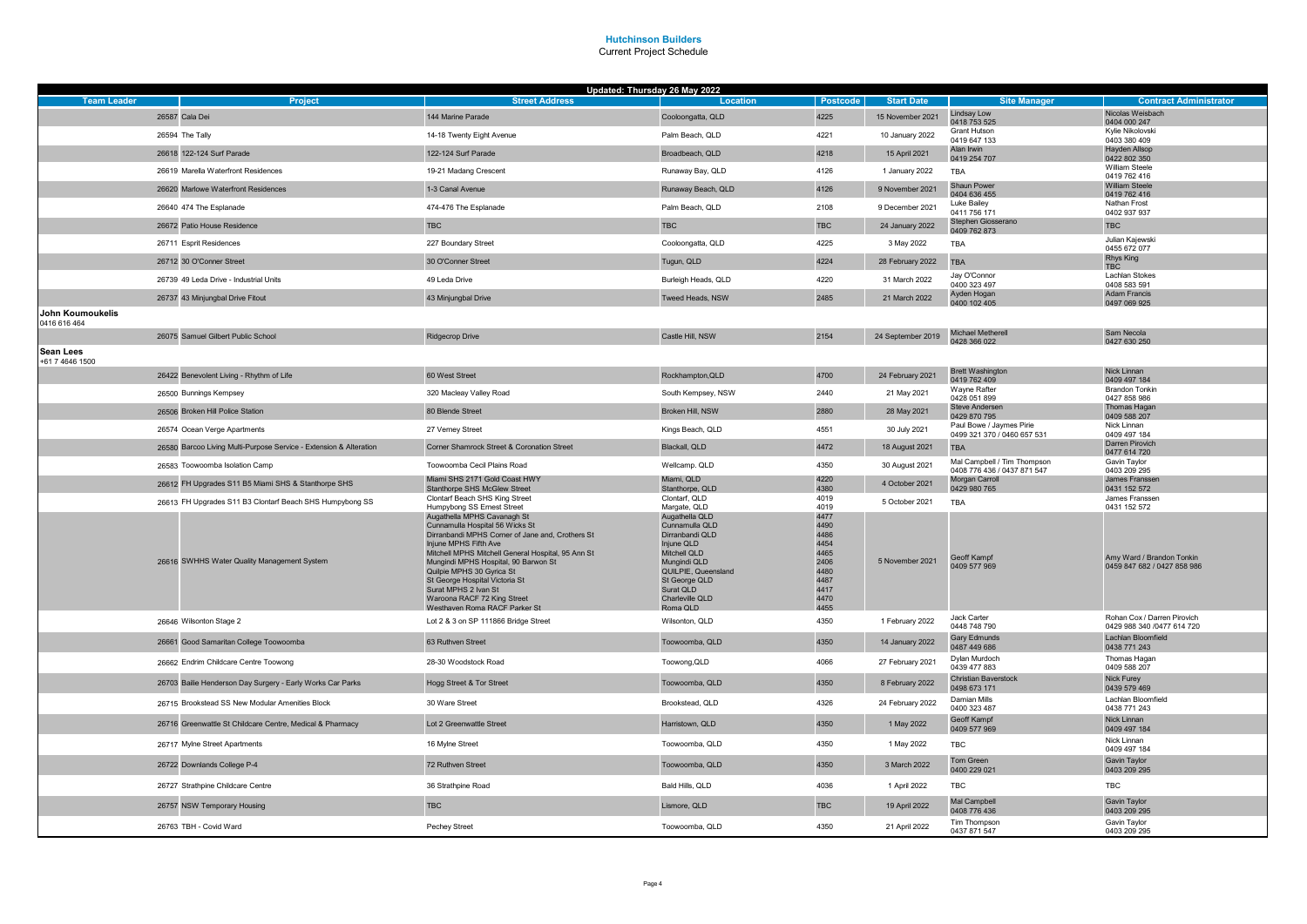| <b>Team Leader</b>                 |                                                          | Updated: Thursday 26 May 2022<br><b>Street Address</b>                                                                                | Location                         | Postcode     | <b>Start Date</b> | <b>Site Manager</b>                                            | <b>Contract Administrator</b>          |
|------------------------------------|----------------------------------------------------------|---------------------------------------------------------------------------------------------------------------------------------------|----------------------------------|--------------|-------------------|----------------------------------------------------------------|----------------------------------------|
|                                    | Project                                                  |                                                                                                                                       |                                  |              |                   | Tim Thompson                                                   | <b>Gavin Taylor</b>                    |
|                                    | 26764 TBH - ED Redevelopement                            | <b>Pechey Street</b>                                                                                                                  | Toowoomba, QLD                   | 4350         | 29 April 2022     | 0437 871 547                                                   | 0403 209 295                           |
| Cy Milburn<br>0404 552 255         |                                                          |                                                                                                                                       |                                  |              |                   |                                                                |                                        |
|                                    | 26195 QR East Ipswich Station Upgrade                    | Merton Street                                                                                                                         | East Ipswich, QLD                | 4305         | 29 May 2020       | Mitchell Bell<br>0423 397 197                                  | Beau Gray<br>0429 896 838              |
|                                    | 26463 Odyssey Robina Stage 2                             | The Crestway                                                                                                                          | Robina, QLD                      | 4226         | 12 April 2021     | Jack Keily<br>0429 410 622                                     | James Collins<br>0427 896 131          |
|                                    | 26469 Anglicare Aged Care - Bundaberg                    | 4 Mezger Street                                                                                                                       | Kalkie, QLD                      | 4670         | 4 May 2021        | <b>Blair Tozer</b>                                             | Wei Liew                               |
|                                    | 26496 QR Southbank Station Upgrade                       | <b>Grey Street</b>                                                                                                                    | Southbank, QLD                   | 4101         | 14 May 2021       | 0447 879 025<br>Patrick O'Brien                                | 0433 174 159<br><b>Caitlin Hawkins</b> |
|                                    | 26502 National Priority RCD Remediation - QLD            | N/A                                                                                                                                   | QLD                              | N/A          | 4 June 2021       | 0460 322 114<br>Jordan Spence                                  | 0401 983 195<br>Sholto Fotheringham    |
|                                    | 26629 RBWH - LA3 Lincac Replacement                      | <b>Butterfield Street</b>                                                                                                             | Herston, QLD                     | 4029         | 8 November 2021   | 0432 380 847<br>Darren Hillier                                 | 0457 729 539<br>Kerri Hollingsworth    |
|                                    | 26631 SP1 - Satellite Hospital Program - Tugun           | 57 Boyd Street                                                                                                                        | Tugun, QLD                       | 4224         | 21 October 2021   | 0438 705 182<br>Dustyn Cogan                                   | 0429 368 769<br>Mitchell Stewart       |
|                                    | 26656 Carlisle Hydrant Pump Upgrade                      | 89 Thorn Street                                                                                                                       | Kangaroo Point, QLD              | 4169         | 17 December 2021  | 0447 255 688<br>Mat Kempster                                   | 0457 436 234<br>Kerri Hollingsworth    |
|                                    | 26673 Gladstone Global Green Energy Manufacturing Centre | Euroa Circuit                                                                                                                         | Aldoga, QLD                      | 4694         | 24 January 2022   | 0418 762 364<br>Nev Beresford                                  | 0429 368 769<br>Ethan Reay             |
|                                    | 26674 BAC Wallenius Wilhelmson Warehouse                 | 12 Priors Road                                                                                                                        | Brisbane Airport, QLD            | 4008         | 19 January 2022   | 0472 689 446<br>David Williams                                 | 0400 584 371<br>Wei Liew               |
|                                    | 26751 UQ Herston Combustible Cladding Replacement        | <b>RBWH Royal Street</b>                                                                                                              | Herston, QLD                     | 4006         | 6 April 2022      | 0409 552 229<br><b>Darren Hillier</b>                          | 0433 174 159<br>Kerri Hollingsworth    |
| <b>Bernie Nolan</b>                |                                                          |                                                                                                                                       |                                  |              |                   | 0438 705 182                                                   | 0429 368 769                           |
| 0413 159 013                       |                                                          |                                                                                                                                       | Werribee, VIC                    | 3030         |                   | Jeremiah Vlahek   0439 227 912                                 |                                        |
|                                    |                                                          | Lollypop Creek Primary (Part 270 Bulban Road)<br>Rockbank Murray Road Primary (Part 97-129 Murray Road) Riverdale Thornhill Park, VIC |                                  | 3335         |                   | Hugh Christiansen   0438 854 483                               |                                        |
|                                    | 26663 VSBA Schools Bundle A                              | East Primary (23 Davis Raod)<br>Holyoake Parade Primary (785 Ballan Road)                                                             | Tarneit, VIC<br>Manor Lakes, VIC | 3029<br>3024 | 1 December 2021   | David Odorisio   0422 416 417<br>Declan O'Neill   0400 220 313 | Carly Wilkinson<br>0439 552 102        |
|                                    |                                                          | Tarneit Missen House Primary (Part 804 Leakes Road)<br>Warringa Park Special School (Part 804 Leakes Road)                            | Tarneit, VIC<br>Tarneit, VIC     | 3029<br>3029 |                   | Lachlan McGhie   0427 279 195<br>Lachlan McGhie   0427 279 195 |                                        |
|                                    | 26668 Cranbourne Community Hospital Early Works          | 65 Berwick-Cranbourne Road                                                                                                            | Cranbourne East, VIC             | 3977         | 17 November 2021  | Matt Munro<br>0436 410 655                                     | Sam Trumble<br>0458 310 615            |
|                                    | 26734 Albert Park Driving Range                          | 23 Aughtie Drive                                                                                                                      | Albert Park, VIC                 | 3206         | 26 April 2022     | Vaso Pupovac<br>0434 361 116                                   | Nicholas Kostos<br>0437 835 132        |
| Aaron Ohl                          |                                                          |                                                                                                                                       |                                  |              |                   |                                                                |                                        |
| 0407 604 473                       |                                                          |                                                                                                                                       |                                  |              |                   | Jordan Quayle                                                  | Sherry Cullen                          |
|                                    | 26289 Proserpine Entertainment Centre                    | 14 Main Street                                                                                                                        | Proserpine, QLD                  | 4800         | 25 August 2020    | 0439 265 722<br>Michael Gattera                                | 0408 278 287<br>Stacy Jacobsen         |
|                                    | 26293 JCU Townsville Student Accommodation               | 1 James Cook Drive                                                                                                                    | Stuart, QLD                      | 4811         | 19 August 2020    | 0438 774 176                                                   | 0455 918 118                           |
|                                    | 26320 THHS Adult Acute Mental Health Refurb              | 100 Angus Smith Drive                                                                                                                 | Douglas, QLD                     | 4814         | 29 September 2020 | Giancarlo Pozzebon<br>0419 756 535                             | Mitch McMahon<br>0413 607 396          |
|                                    | 26475 Bowen Hospital Medical Imaging Building            | 61 Gregory Street                                                                                                                     | Bowen, QLD                       | 4805         | 28 April 2021     | Kody Blackburn<br>0434 736 959                                 | Ben Walsh<br>0447 355 971              |
|                                    | 26507 Zuccoli ELC                                        | Lot 15251 Peaflower St                                                                                                                | Zuccoli, NT                      | 0832         | 25 May 2021       | Dene McCormick<br>0419 858 768                                 | <b>Vivek George</b><br>0499 559 923    |
|                                    | 26514 Northward Shopping Village Roof Works              | 12/31 Eyre Street                                                                                                                     | North Ward, QLD                  | 4810         | 5 July 2021       | Giancarlo Pozzebon<br>0419 756 535                             | Ben Walsh<br>0447 355 971              |
|                                    | 26592 Mango Avenue Palm Island                           | Lot 31 Mango Avenue                                                                                                                   | Palm Island, QLD                 | 4816         | 31 August 2021    | Joe Powell<br>0476 779 743                                     | Ben Walsh<br>0447 355 971              |
|                                    | 26603 Regis Aged Care - Ayr & Home Hill                  | Ayr - Chippendale Street   Home Hill - Tenth Avenue                                                                                   | Ayr   Home Hill                  | 4807   4806  | 27 September 2021 | Robert Murphy<br>0498 588 289                                  | Sofia Xavi<br>0497 609 616             |
|                                    | 26608 Charters Towers Hospital Satellite Renal Service   | <b>Gill Street</b>                                                                                                                    | Charters Towers, QLD             | 4820         | 31 October 2021   | Darren Bozsan<br>0400 634 656                                  | Mitch McMahon<br>0413 607 396          |
|                                    | 26609 Ingham Hospital Satellite Renal Service            | 2-16 Mcilwraith Street                                                                                                                | Ingham, QLD                      | 4850         | 31 October 2021   | Peter Mamalis<br>0499 525 626                                  | Mitch McMahon<br>0413 607 396          |
|                                    | 26726 Yeppoon Coles                                      | 64-79 James Street                                                                                                                    | Yeppoon, QLD                     | 4703         | 9 March 2022      | <b>Jake Barry</b><br>0400 577 984                              | Sherry Cullen<br>0408 278 287          |
|                                    | 26728 Cannonvale Coles                                   | Connonvale Island & Shute Harbour Rd                                                                                                  | Cannonvale, QLD                  | 4802         | 1 May 2022        | Robert Murphy<br>0498 588 289                                  | Sherry Cullen<br>0408 278 287          |
|                                    | 26753 St Pats South Block                                | 45 The Strand                                                                                                                         | Townsville, QLD                  | 4810         | 19 April 2022     | John Rollison<br>0428 780 634                                  | Stacy Jacobsen<br>0455 918 118         |
| <b>Jack Peschardt</b>              |                                                          |                                                                                                                                       |                                  |              |                   |                                                                |                                        |
| 0410 548 082                       | 26409 The Crossing                                       | 1 Merewether Street                                                                                                                   | Newcastle, NSW                   | 2300         | 1 March 2021      | Tim Johnston                                                   | <b>Blake Skidmore</b>                  |
|                                    |                                                          | 1 Corontion Avenue                                                                                                                    |                                  | 2148         | 15 August 2021    | 0407 485 992<br>Dominic Bauer                                  | 0457 874 096<br>Ray Vahab              |
| <b>Andrew Rowland</b>              | 26581 Byropin                                            |                                                                                                                                       | Kings Park, NSW                  |              |                   | 0402 546 505                                                   | 0415 604 890                           |
| 0401 983 175                       |                                                          |                                                                                                                                       |                                  |              |                   |                                                                |                                        |
|                                    | 26339 Cambridge Hotel                                    | 208-218 Riley Street                                                                                                                  | Surry Hills, NSW                 | 2010         | 16 November 2020  | Luke Cagliarini<br>0438 884 316                                | Liam O'Conner<br>0498 508 631          |
| <b>Nick Silcox</b><br>0411 030 057 |                                                          |                                                                                                                                       |                                  |              |                   |                                                                |                                        |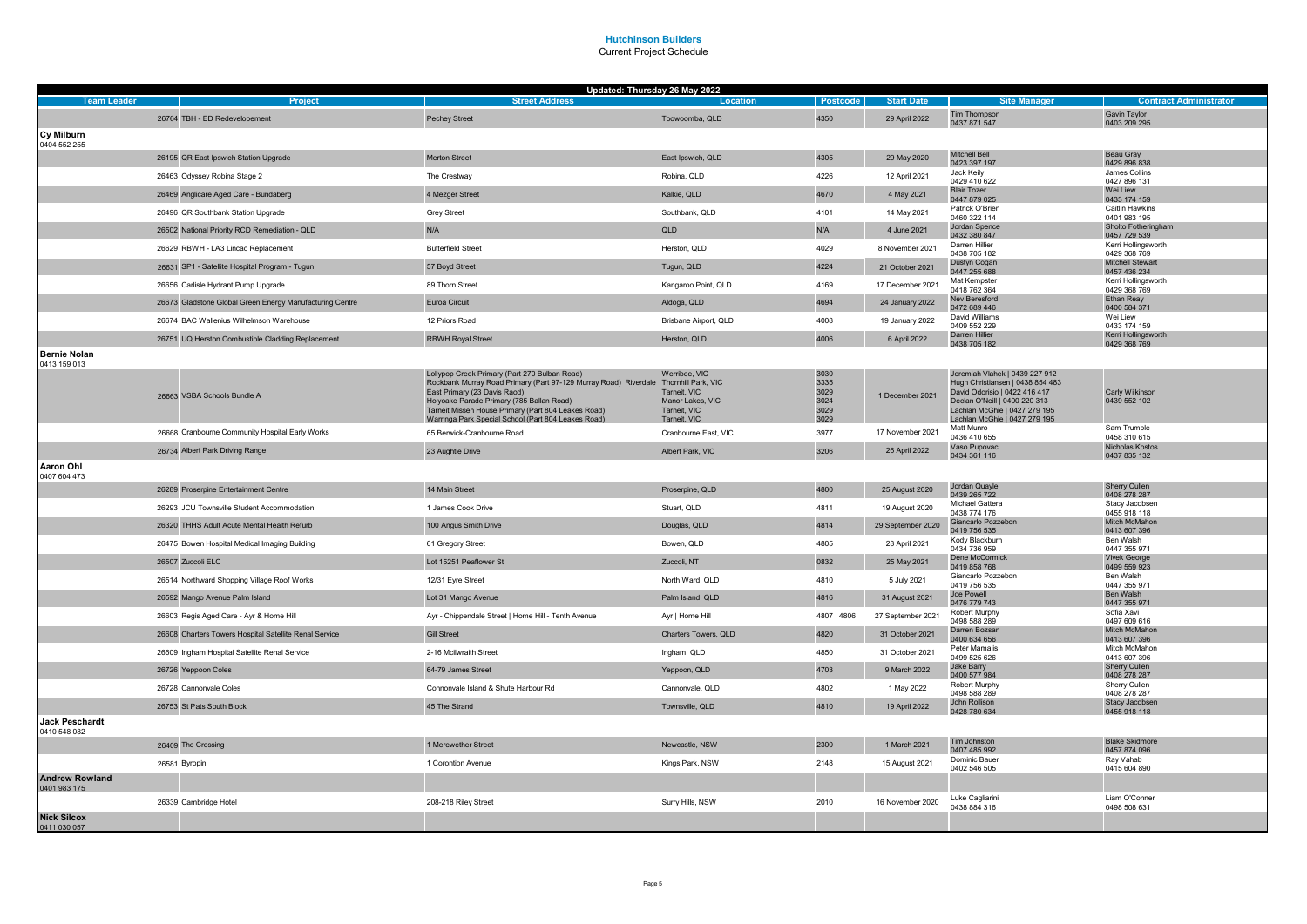|                                           |                                                         | Updated: Thursday 26 May 2022          |                        |            |                   |                                        |                                        |
|-------------------------------------------|---------------------------------------------------------|----------------------------------------|------------------------|------------|-------------------|----------------------------------------|----------------------------------------|
| <b>Team Leader</b>                        | Project                                                 | <b>Street Address</b>                  | Location               | Postcode   | <b>Start Date</b> | <b>Site Manager</b>                    | <b>Contract Administrator</b>          |
|                                           | 26414 Kings Quarter                                     | 42 Channel Highway                     | Kingston, TAS          | 7050       | 5 February 2021   | Gordon Manson<br>0400 983 727          | Chan Ramakrishnan<br>0419 763 689      |
|                                           | 26523 Ochre Health Stage 2 - GF                         | 242 Liverpool Street                   | Hobart, TAS            | 7000       | 21 February 2022  | Will Street<br>0429 640 693            | Rhys Hall<br>0438 129 679              |
|                                           | 26593 179 Macquarie Street - Novotel                    | 179 Macquarie Street                   | Hobart, TAS            | 7000       | 1 November 2021   | Darren Thompson<br>0409 287 434        | <b>Grant Davey</b><br>0427 203 804     |
|                                           | 26604 Pressing Matters                                  | 711 Middle Tea Tree Road               | Tea Tree, TAS          | 7017       | 20 September 2021 | Drew Cole<br>0419 762 451              | <b>Thomas Birchley</b><br>0408 078 044 |
|                                           | 26759 IMAS Experimental Aquiculture Facility Roof       | 41 Nubeena Crescent                    | Taroona, TAS           | 7053       | 9 June 2022       | Will Street<br>0429 640 693            | Rhys Hall<br>0438 129 679              |
|                                           | 26760 SP 15 Yumemi Base Build                           | 272 Invermay Road                      | Mowbray, TAS           | 7248       | 27 April 2022     | Leigh Jordan<br>0408 110 376           | Rhys Hall<br>0438 129 679              |
| <b>Michael Sipinkoski</b><br>0406 750 335 |                                                         |                                        |                        |            |                   |                                        |                                        |
|                                           | 26685 Luxe Broadbeach                                   | 2 Charles Avenue                       | Broadbeach, QLD        | 4218       | 6 June 2022       | Dan Hobbs<br>0419 729 587              | Nathan Odessa<br>0407 147 399          |
|                                           | 26686 Royale Gold Coast                                 | 7-9 Northcliffe Terrace                | Surfers Paradise, QLD  | 4217       | 13 June 2022      | <b>Hilton Wells</b><br>0419 762 380    | Brair Blackmore<br>0439 678 536        |
| <b>Sunshine Coast</b><br>07 5451 9777     |                                                         |                                        |                        |            |                   |                                        |                                        |
|                                           | 26557 Essence of Peregian Beach                         | Lot 215 David Low Way                  | Peregian Beach, QLD    | 4573       | 11 August 2021    | Lyle Ellis<br>0401 983 119             | Emma King<br>0424 163 662              |
|                                           | 26559 Wishlist Birtinya                                 | Corner Eccles Boulevard & Bright Place | Birtinya, QLD          | 4575       | 1 September 2021  | <b>Lachlan Knowles</b><br>0458 003 571 | Dave Styles<br>0419 762 422            |
|                                           | 26564 Newport Marketplace - Stage 1                     | Lakeview Promenade                     | Newport, QLD           | 4020       | 29 July 2021      | <b>Rick Murphy</b><br>0447 648 768     | Melanie Longland<br>0429 340 500       |
|                                           | 26595 7-Eleven Service Station Southside                | 48 Exhibition Road                     | Southside, QLD         | 4570       | 3 September 2021  | Steve Haugh<br>0434 361 122            | Noel Ryan<br>0434 736 891              |
|                                           | 26605 Newport Medium Density 12 Terraces                | Whitehaven Road                        | Newport, QLD           | 4020       | 20 August 2021    | Luke Starbuck<br>0499 585 905          | Lochlan Johnson<br>0417 571 253        |
|                                           | 26720 King Arthur Terraces                              | 28 Ortive Street                       | Yeerongpilly, QLD      | 4105       | 7 March 2022      | <b>TBC</b>                             | Rosie Geldard<br>0439 185 675          |
| <b>Otis Towill</b><br>0411 655 543        |                                                         |                                        |                        |            |                   |                                        |                                        |
|                                           | 26228 Thornton Street                                   | 11 Thornton Street                     | Kangaroo Point, QLD    | 4169       | 15 March 2021     | Cavill Lollback<br>0408 488 559        | Helen Dahl<br>0431 744 875             |
|                                           | 26468 Croft & Cremorne                                  | 30 Merivale Street                     | South Brisbane, QLD    | 4101       | 19 March 2021     | Ron Vreeken<br>0437 573 643            | Harry Tams<br>0409 953 855             |
| <b>Fernando Uribe</b><br>0447 339 209     |                                                         |                                        |                        |            |                   |                                        |                                        |
|                                           | 25876 LAHC Warwick Farm                                 | 4-6 Bigge Street                       | Warwick Farm, NSW      | 2170       | 10 January 2019   | Adam Heikkinen<br>0400 606 828         | Beau McLean<br>0418 593 470            |
|                                           | 26099 Whistler St, Manly                                | 26 Whistler Street                     | Manly, NSW             | 2095       | 4 November 2019   | Paul Sheehan<br>0428 240 361           | Siddharth Pandya<br>0407 298 318       |
|                                           | 26476 Somerset Rise 2 & 3                               | 38-58 Somerset Ave                     | Narellan, NSW          | 2567       | 19 April 2021     | Arthur Bakouris<br>0400 240 191        | Nathaniel Pirola                       |
| Jamie Washington                          |                                                         |                                        |                        |            |                   |                                        | 0448 982 639                           |
| 0401 983 157                              | 26482 Maryborough Fire Station                          | 98 Lennox Street                       | Maryborough, QLD       | 4650       | 13 April 2021     | Kent Ross<br>0409 272 784              | Oliver Macklin<br>0418 949 281         |
|                                           | 26607 130 Queen St - Awning & Signage                   | 130 Queen Street                       | Brisbane, QLD          | 4000       | 29 September 2021 | Andrew Lloyd                           | Jack Drake                             |
|                                           | 26632 SP2 - Satellite Hospital Program - Ripley         | 7004 Barrams Road                      | South Ripley, QLD      | 4306       | 21 October 2021   | 0448 994 214<br>Pat Shearin            | 0481 238 351<br>Sam Preston            |
|                                           | 26634 SP4 - Satellite Hospital Program - Bribie Island  | 65-101 First Avenue                    | Bribie Island, QLD     | 4507       | 21 October 2021   | 0429 661 402<br><b>TBC</b>             | 0408 063 444<br>TBC                    |
|                                           | 26635 SP5 - Satellite Hospital Program - Kallangur      | 159-163 Dohles Rock Road               | Kallangur, QLD         | 4503       | 21 October 2021   | <b>TBC</b>                             | Madelyn Porter                         |
|                                           | 26636 SP6 - Satellite Hospital Program - Redland Bay    | 22 Meissner Street                     | Redland Bay, QLD       | 4165       | 21 October 2021   | Darrin Pearson                         | 0438 714 426<br>Nick Johnson           |
|                                           | 26637 SP7 - Satellite Hospital Program - Brisbane South | <b>TBC</b>                             | <b>TBC</b>             | <b>TBC</b> | 1 July 2022       | 0434 605 446<br><b>TBC</b>             | 0477 964 122<br>Nick Johnson           |
|                                           | 26736 450 Queen Street ECI and Early Works              | 450 Queen Street                       | Brisbane, QLD          | 4000       | 7 March 2022      | Jason Lederhose                        | 0477 964 122<br>Vinal Kumar            |
| <b>Kevin Whitaker</b>                     |                                                         |                                        |                        |            |                   | 0466 333 857                           | 0439 530 696                           |
| 0419 289 710                              | 26448 UQ Projects                                       | Heron Island                           | Heron Island, QLD      | 4680       | 26 April 2021     | Kevin Whitaker                         | Dionn Paxford                          |
| <b>Michael White</b>                      |                                                         |                                        |                        |            |                   | 0419 289 710                           | 0438 761 244                           |
| 0409 762 878                              |                                                         |                                        |                        |            |                   | Rob Riches                             | Leah Williams / Tom Quinn              |
|                                           | 26079 Brisbane Lions Springfield                        | 60 Springfield Greenbank Arterial Road | Springfield Lakes, QLD | 4300       | 30 October 2019   | 0409 064 578                           | 0411 555 658 / 0458 196 493            |
|                                           | 26454 Beenleigh Childcare Centre                        | 48 Kent Street                         | Beenleigh, QLD         | 4207       | 1 December 2021   | Phil Hiscox<br>0419 345 725            | Paul Kruger<br>0419 762 929            |
|                                           | 26539 National Cricket Campus - Stage C                 | 20 Greg Chappell Street                | Albion, QLD            | 4010       | 21 July 2021      | Dan Staples<br>0409 879 770            | Paul Kruger<br>0419 762 929            |
|                                           | 26563 Cornubia 7-Eleven Service Centre                  | Beenleigh Redland Bay Road             | Cornubia, QLD          | 4130       | 20 September 2021 | Martin Busk<br>0447 307 334            | <b>Richard Boyes</b><br>0423 015 572   |